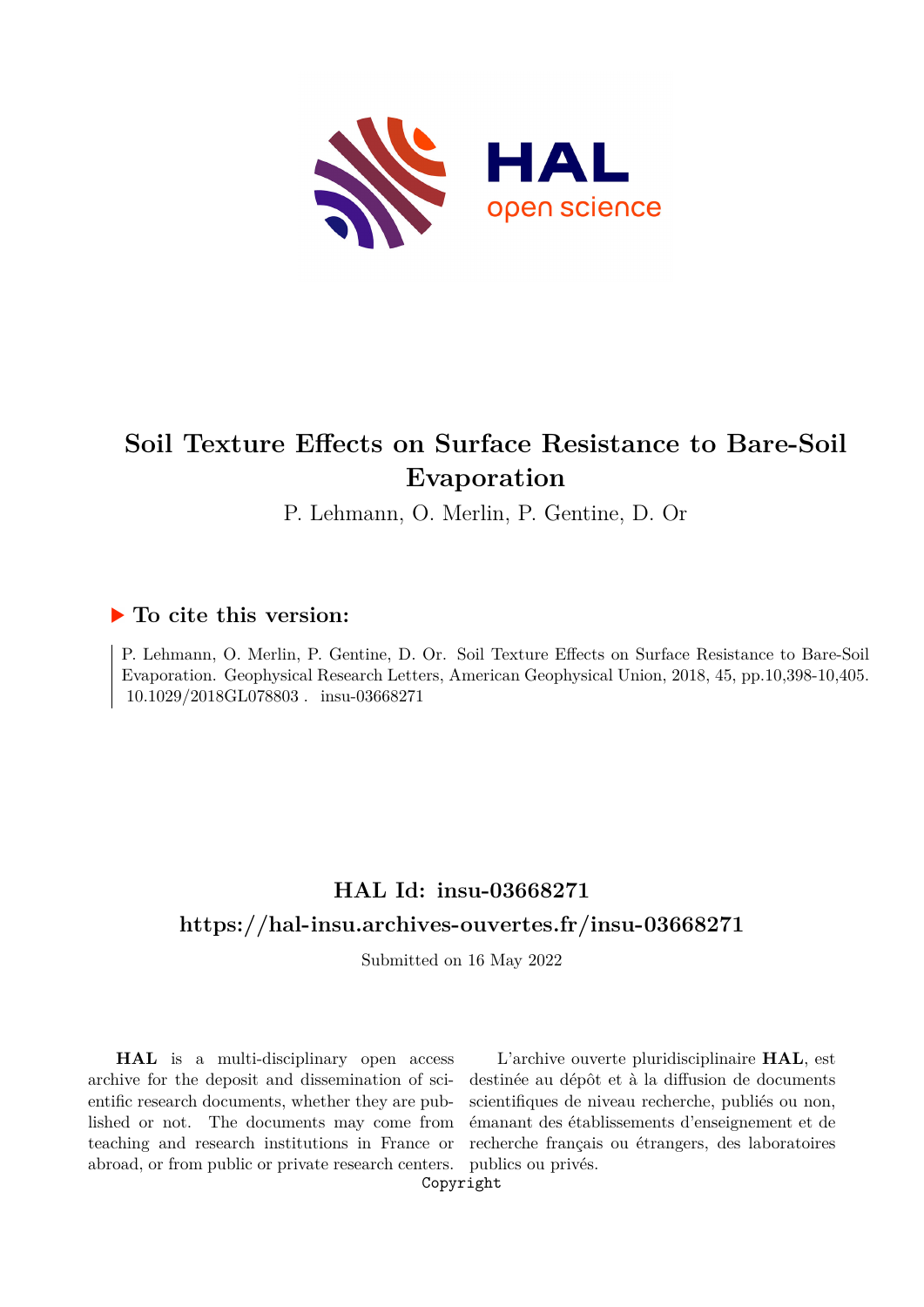

# **[Geophysical Research Letters](http://onlinelibrary.wiley.com/journal/10.1002/(ISSN)1944-8007)**

## **RESEARCH LETTER**

[10.1029/2018GL078803](http://dx.doi.org/10.1029/2018GL078803)

#### **Key Points:**

- Bare-soil evaporation is a nonlinear function of water content and soil texture that jointly determine capillary water supply rates to vaporization plane at the surface
- A soil type-based analytical model for predicting evaporation-induced capillary flow depth and surface resistance to evaporation was presented
- Predictions by the resistance model were in good agreement with flux tower evaporation measurements from 10 different soil types across climatic conditions

#### **[Supporting Information:](http://dx.doi.org/10.1029/2018GL078803)**

[•](http://dx.doi.org/10.1029/2018GL078803) [Supporting Information S1](http://dx.doi.org/10.1029/2018GL078803)

**Correspondence to:** P. Lehmann, [peter.lehmann@env.ethz.ch](mailto:peter.lehmann@env.ethz.ch)

#### **Citation:**

Lehmann, P., Merlin, O., Gentine, P., & Or, D. (2018). Soil texture effects on surface resistance to bare-soil evaporation. *Geophysical Research Letters*, *45*, 10,398–10,405. [https://doi.](https://doi.org/10.1029/2018GL078803) [org/10.1029/2018GL078803](https://doi.org/10.1029/2018GL078803)

Received 16 MAY 2018 Accepted 11 SEP 2018 Accepted article online 14 SEP 2018 Published online 2 OCT 2018

### ©2018. American Geophysical Union. All Rights Reserved.

## Soil Texture Effects on Surface Resistance to Bare-Soil Evaporation

**P. Lehmann<sup>1</sup>**  $\mathbf{D}$ **, O. Merlin<sup>2</sup>**  $\mathbf{D}$ **, P. Gentine<sup>3</sup>**  $\mathbf{D}$ **, and D. Or<sup>1</sup>**  $\mathbf{D}$ 

<sup>1</sup>Soil and Terrestrial Environmental Physics, ETH Zurich, Zurich, Switzerland, <sup>2</sup>CESBIO, Université de Toulouse, CNES, CNRS, IRD, UPS, Toulouse, France, <sup>3</sup>Department Earth and Environmental Engineering, Columbia University, New York, USA

**Abstract** Modeling of surface energy balance and the separation of evapotranspiration to its component fluxes require quantification of evaporation from land surfaces. The nonlinear relationship between surface heat fluxes and the hydration state of soil surfaces present a challenge to remote estimation of surface evaporation rates. We study the often-overlooked role of soil properties in determining surface evaporation resistance. We present a framework for quantifying how the ratio of actual to potential evaporation rates varies with changes in surface water content for different soil textures. The model uses the evaporative characteristic length (a soil-dependent active depth of evaporation) and soil resistance to capillary flow across that region. Predictions were in good agreement with flux tower measurements of bare-soil evaporation from 10 soil textural classes. The study offers a simple and physically based method for incorporating surface evaporation resistance into land-surface models considering soil type and surface water content.

**Plain Language Summary** Water evaporation from soils is an important process of the hydrologic cycle and Earth surface energy balance. The evaporation rates depend on the available energy but are very sensitive as well to the capacity of the soil to retain water and to supply it to the surface where evaporation occurs. This capacity mainly depends on the size of the pores that is related to soil texture. In this letter we present a physically based model that predicts evaporation rates for different textures and soil water contents. The predictions were successfully compared with measurements from various bare-soil sites around the globe. The presented approach can be applied in land-surface models and remote sensing estimates.

### **1. Introduction**

Soil evaporation is an important process affecting the global hydrological cycle and surface energy balance. Quantification of soil evaporation is required for separation of evapotranspiration to its components (transpiration, canopy interception, and evaporation) for water resource management and for better links between the water and carbon cycles (Fisher et al., 2017; Miralles et al., 2016; Wei et al., 2017). Soil evaporation nonlinearly depends on soil water content and evaporative demand, often assessed using potential evaporation rate that is a function of radiative energy input, air humidity, surface temperature, and wind velocity (Allen et al., 1998; Martens et al., 2017).

Evidence suggests that the nonlinear relation of evaporation with soil moisture varies with soil properties (Merlin et al., 2016; Wetzel & Chang, 1987). This was already stated in the study of Budyko (1958) and Manabe (1969) introducing a "critical water content" that must be exceeded to sustain high evaporation rate and was related to soil texture-dependent field capacity (Manabe, 1969) and different soil types in different geographic regions (Budyko, 1958). However, difficulties in systematically considering effects of soil texture on surface evaporation rates led many land-surface models to ignore soil type (texture) in the estimation of surface evaporation (Phillips et al., 2017).

Part of the difficulty of incorporating a systematic approach to soil surface evaporation stems from ambiguities regarding the processes that control evaporation rates; these have been reported to include limitations related to capillary flow (Haghighi et al., 2013), vapor diffusion from receding vaporization plane (Or et al., 2013), evaporation resistance due to surface water content (Bittelli et al., 2008), and enhancement factors due to temperature gradients in the soil (Philip & de Vries, 1957). Consequently, surface evaporation rate is often represented empirically as function of the surface water content (Lee & Pielke, 1992; van de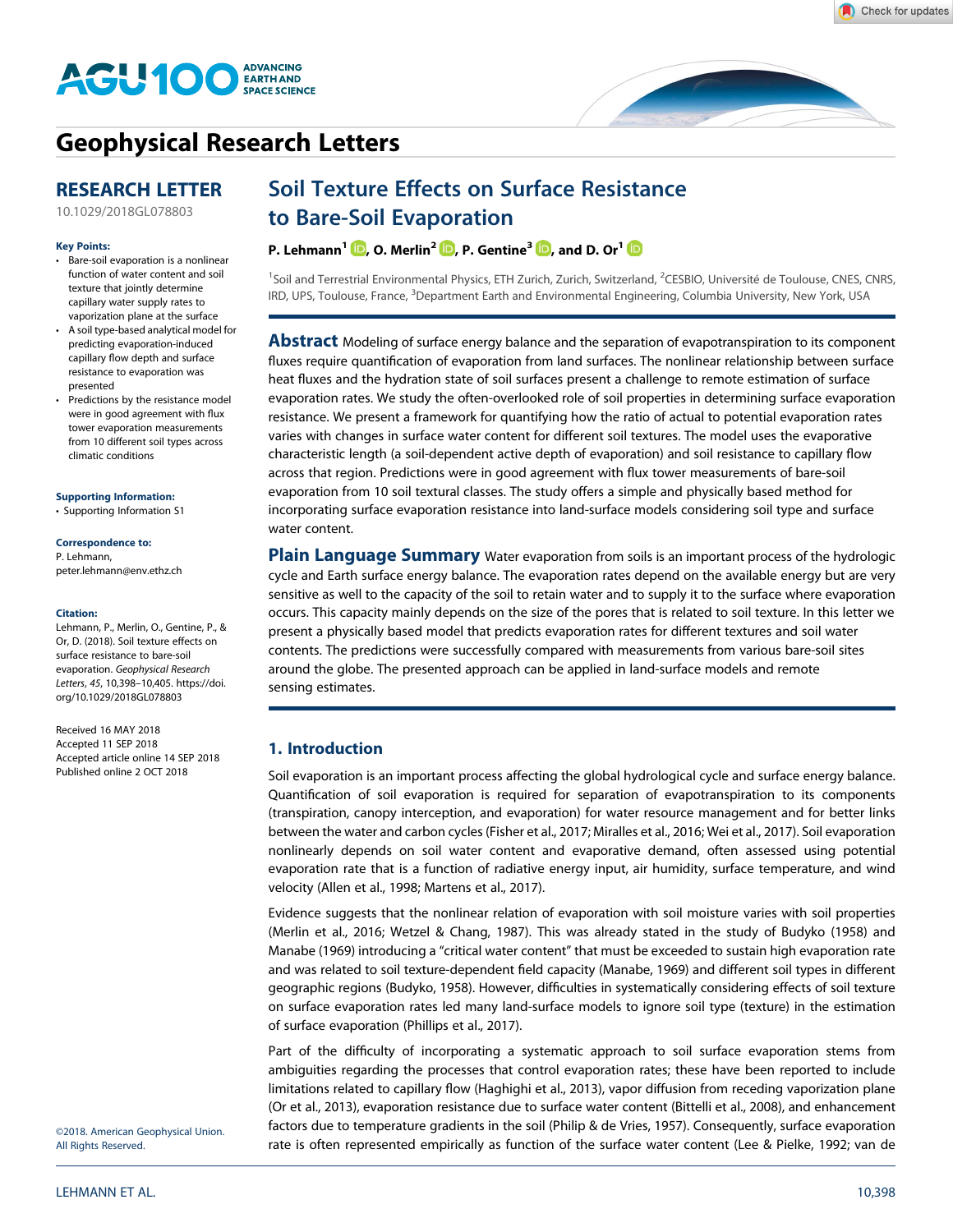Griend & Owe, 1994; Wallace, 1995; Yamanaka & Yonetani, 1999) including the identification of a "critical" water content where actual evaporation rate drops below potential rate and subsequently diminishes with surface drying (Wythers et al., 1999). In a recent study on bare-soil evaporation, Merlin et al. (2016) showed that the nonlinear relationship between evaporation rate *E*surf and surface water content *θ*surf varied systematically with soil texture across several well-instrumented sites. They proposed an empirical relationship between a critical water content (denoted as *θ*1/2 where actual evaporation rate *E*surf is half the potential rate *E*0) and soil texture (clay and sand content). In this study we seek to provide a physical basis for the soil texture dependence on soil evaporation, so that the ratio *E*surf/*E*<sup>0</sup> and the critical water content *θ*1/2 can be physically described for inclusion in land-surface models. The theory is based on the approach of Haghighi et al. (2013) and is explained in the following section.

### **2. Effects of Soil Texture on Surface Evaporation Fluxes— Theoretical Considerations**

Studies have shown that evaporation rate *E*surf from a partially dry soil surface depends on soil properties and on atmospheric conditions (Shahraeeni et al., 2012; Suzuki & Maeda, 1968); thus, it is convenient to normalize *E*surf by potential evaporation rate *E*<sup>0</sup> from a similar fully wet surface (i.e., with same aerodynamic resistance). In the simplest scenario of a flat homogenous surface, the potential evaporation rate  $E_0$  is determined by the vertical vapor pressure gradient across a near-surface boundary layer of thickness *δ*:

$$
E_0 = \frac{D_{\text{air}}}{\delta} \cdot \frac{M_{\text{W}}}{\mathfrak{R} \cdot \mathcal{T}} \frac{(p_{\text{sat}} - p_{\text{air}})}{\rho_{\text{water}}}
$$
(1)

with vapor diffusion coefficient in air D<sub>air</sub>, molar water mass M<sub>w</sub>, water density  $ρ_{water}$  gas constant *N*<sup>2</sup>, vapor pressure *P*air in air above boundary layer with temperature *T*, and saturated vapor pressure at surface *P*sat. We rewrite equation (1) using the formulation of resistance:

$$
E_0 = \frac{1}{R_{\text{BL}}} \cdot \frac{M_{\text{W}}}{\mathfrak{R} \cdot T} \frac{(p_{\text{sat}} - p_{\text{air}})}{\rho_{\text{water}}}
$$
(2a)

with

$$
R_{\rm BL} = \frac{\delta}{D_{\rm air}}\tag{2b}
$$

with aerodynamic or boundary layer resistance R<sub>BL</sub>. For a partially dry surface with mean water content θ<sub>surf</sub>, the evaporation rate is expected to be further reduced by the decreased evaporating area defined by resistance term *R<sub>shell</sub>* (Shahraeeni et al., 2012; Zhang et al., 2015) and by limited water supply from subsurface soil defined by resistance term *R*soil (Haghighi et al., 2013). We thus formulate a model for *E*surf similar to the approach of Haghighi et al. (2013) and Decker et al. (2017) by expressing surface evaporation rates as

$$
E_{\text{surf}} = \frac{1}{R_{\text{BL}} + R_{\text{shell}} + R_{\text{soil}}} \cdot \frac{M_{\text{W}}}{\Re \cdot T} \frac{(P_{\text{sat}} - P_{\text{air}})}{\rho_{\text{water}}}
$$
(3)

The vapor shell resistance R<sub>shell</sub> is due to the configurational resistance to diffusion through vapor shells forming around evaporating pores (diffusion in 3-D from the evaporating pores across a hemisphere; see supporting information S1 for derivation; Bange, 1953; Schlünder, 1988) expressed as

$$
R_{\text{shell}} = \frac{1}{D_{\text{air}}} \frac{r_{\text{pore}} (\pi - 2\sqrt{\theta_{\text{surf}}})}{4\theta_{\text{surf}}}
$$
(4)

with typical pore size *r*pore (its value is explained in supporting information S1). For viscous flow and the definition of a soil resistance term  $R_{\text{sol}}$ , we use Buckingham-Darcy capillary flux density  $J_{\text{W}}$ :

$$
J_{\rm W} = K_{\rm eff} \frac{\Delta H}{\Delta z} \tag{5}
$$

with effective hydraulic conductivity *K*<sub>eff</sub> representative for the region between the wet subsurface (from where water is supplied) and the dry surface, and pressure head difference Δ*H* acting across a soil layer of thickness Δ*z*. Haghighi et al. (2013) showed that for low surface water contents *θ*surf the value 4*K*(*θ*surf) was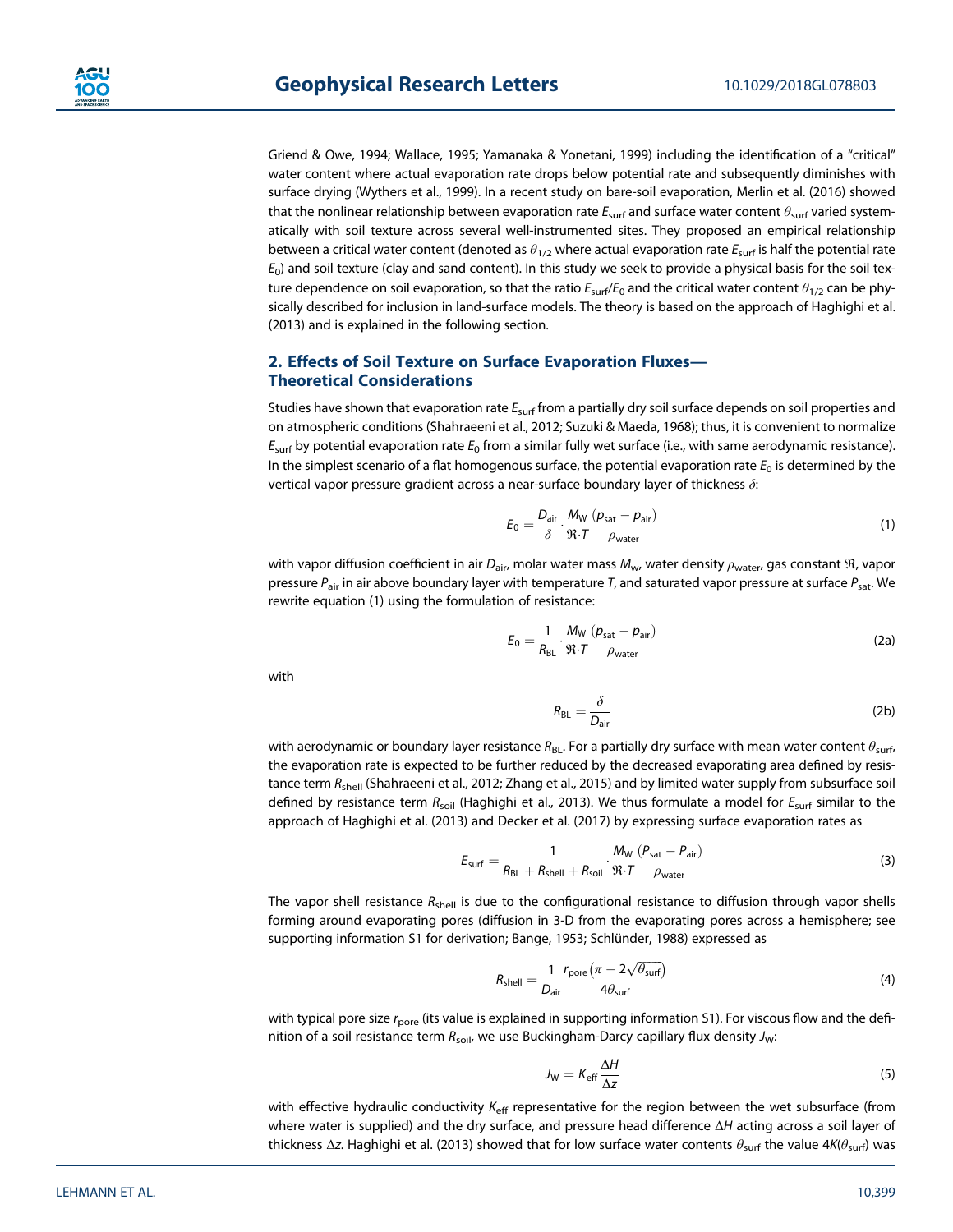

a good estimate for *K*eff. To express the soil resistance in a form comparable to the boundary layer resistance term we define

$$
J_{\rm W} = 4K(\theta_{\rm surf})\frac{\Delta H}{\Delta z} = \frac{1}{R_{\rm soil}} \cdot \frac{M_{\rm W}}{\mathfrak{R} \cdot T} \frac{(P_{\rm sat} - P_{\rm air})}{P_{\rm water}} \rightarrow R_{\rm soil} = \frac{1}{4K(\theta_{\rm surf})\frac{\Delta H}{\Delta z}} \cdot \frac{M_{\rm W}}{\mathfrak{R} \cdot T} \frac{(P_{\rm sat} - P_{\rm air})}{\rho_{\rm water}} \tag{6}
$$

Note that the two resistance terms,  $R_{\text{soil}}$  (equation (6)) and  $R_{\text{shell}}$  (equation (4)), are not independent but are correlated and related to the surface water content *θsurf* (see as well supporting information S1; Bange, 1953; Guarracino, 2007; Schlünder, 1988). Haghighi et al. (2013) assumed a gradient of Δ*H*/Δ*z* = 1, whereas evidence suggests that this choice may underestimate capillary pressure gradients near the surface. To better represent this vertical capillary gradient, we expand the derivations of Lehmann et al. (2008) that expressed the driving capillary pressure difference as a "gravity length" *L*<sub>G</sub> (difference between air entry value  $h_b$  and critical capillary pressure head *h<sub>c</sub>* at which hydraulic flow paths become disconnected). We apply the parametric model of van Genuchten (1980) where the critical capillary pressure head and gravity length are expressed analytically as

$$
h_{\rm C} = \frac{1}{\alpha} \left( \frac{n-1}{n} \right)^{\frac{1-2n}{n}} \tag{7a}
$$

$$
L_{\rm G} = h_{\rm C} - h_{\rm b} = \frac{1}{\alpha(n-1)} \left(\frac{2n-1}{n}\right)^{\frac{2n-1}{n}} \left(\frac{n-1}{n}\right)^{\frac{1-n}{n}}
$$
(7b)

with parameters *α*, *n* defining the shape of the relationship between capillary pressure head *h* and water content θ. This capillary pressure gradient is dissipated along a characteristic length L<sub>C</sub> due to capillary flow against gravity and intrinsic viscous resistance (that varies with soil texture and water content) that supplies the atmospheric evaporation demand  $E_0$ :

$$
L_C = \frac{L_G}{1 + \frac{E\phi_{4K(h_C)}}{2}}\tag{8}
$$

The effective unsaturated hydraulic conductivity was estimated as  $4K(h<sub>C</sub>)$ , with the hydraulic conductivity expressed as a function of the capillary pressure *h<sub>C</sub>*. The capillary gradient that drives flow to the evaporating surface is thus

$$
\frac{\Delta H}{\Delta z} = \frac{L_G}{L_C} = 1 + \frac{E_0}{4K(h_C)}\tag{9}
$$

Inserting this gradient into equation (6) enables (closed form) representation of surface evaporation resistances  $R_{shell}$  and  $R_{sol}$ , and their magnitudes relative to the boundary layer resistance  $R_{BL}$ . These resistances are illustrated in Figure 1a for two soil textural classes, indicating that for unsaturated conditions soil evaporation resistance is dominated by limitations to capillary flow R<sub>soil</sub>, and the surface water content effects on the vapor shell resistance R<sub>shell</sub> are relatively small (compared to soil resistance R<sub>soil</sub> or to R<sub>BL</sub> for wet conditions) and thus can be neglected.

The evaporation flux from unsaturated soil surface  $E_{\text{surf}}$  can thus be simplified (setting  $R_{\text{shell}} = 0$ ) and relating it to potential rate  $E_0$  in the following main result of this study (derivation in supporting information S1):

$$
\frac{E_{\text{surf}}}{E_0} = \frac{4K(\theta_{\text{surf}}) \left[1 + \frac{E_0}{4K(h_c)}\right]}{E_0 + 4K(\theta_{\text{surf}}) \left[1 + \frac{E_0}{4K(h_c)}\right]}
$$
(10)

Note that we have checked the validity of *K*eff = 4*K*(*θ*surf) for the water contents at end of stage 1 (defined by the critical pressure *h<sub>C</sub>*), values that are more restrictive than in Haghighi et al. (2013). The ratio  $E_{\text{surf}}/E_0$  was defined in Merlin et al. (2016) as soil evaporation efficiency (SEE) that will be used in the following. In Figure 1b, the SEE is plotted as function of water content showing that for fine-textured soils with high resistance to capillary flow, the surface evaporation rate drops rapidly with a decrease in surface water content.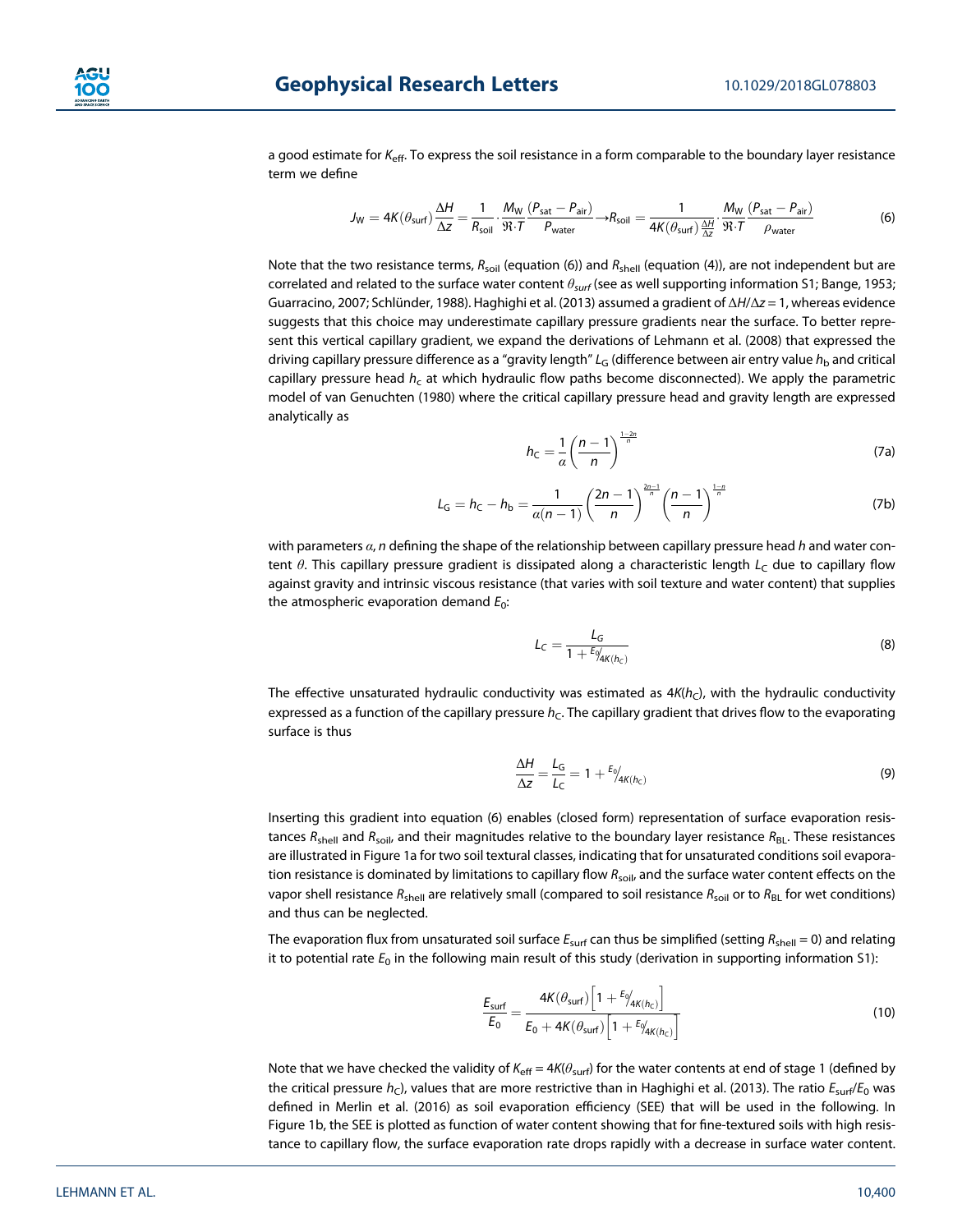

**Figure 1.** Effect of soil water saturation on evaporation rate from partially dry surface for two different soil textural classes (sand in red and loam in blue). (a) The evaporation rate is controlled by three resistances, assigned to soil water flow (equation (6),  $R_{sol}$ ), 3-D diffusion around water-filled pores (equation (4),  $R_{shell}$ ), and across boundary layer (equation (2b)), *R*BL). Solid lines show the ratio *R*soil/*R*BL, and the dashed lines show *R*shell/*R*BL for potential evaporation rate of 2 mm/day. The values  $R_{shell}/R_{BL}$  are <0.1 for wet conditions, and  $R_{shell}$  is much smaller than capillary flow resistance  $R_{solid}$  for dry conditions and can be neglected. (b) Ratio between evaporation rate from partially dry surface *E*surf and potential rate *E*0 computed with equation (10) for high (dashed line) and low (solid line) potential evaporation rate. For coarse-textured soils and low potential rates the dramatic change in evaporation rate occurs for smaller water saturations.

The measurements reported in Merlin et al. (2016) were used to determine the critical water content *θ*1/2 at which SEE = 1/2. This critical water content can also be determined analytically using the physical model equation (10) by solving (finding the roots of) the following expression for  $\theta_{1/2}$  using the Mualem (1976) and van Genuchten (1980) model for unsaturated hydraulic conductivity function:

$$
K_{\text{sat}}\sqrt{\Theta_{1/2}}\Big[1-\Big(1-\Theta_{1/2}^{1/m}\Big)^m\Big]^2 = \frac{E_0 \cdot K(h_C)}{E_0 + 4K(h_C)}
$$
(11a)

$$
\Theta_{1/2} = \frac{\theta_{1/2} - \theta_{\text{res}}}{\theta_{\text{sat}} - \theta_{\text{res}}}
$$
 (11b)

with the parameter  $m = 1 - 1/n$ , residual water content  $\theta_{\text{res}}$ , and the saturated water content  $\theta_{\text{sat}}$ , defining the water saturation  $\Theta_{1/2}$ . We emphasize that the effects of water content and soil texture on surface resistance and consequently on evaporation rates presented in this section are for stage 1 evaporation (the plane of phase change is at the surface) before the onset of stage 2 (the vaporization plane recedes below the surface).

### **3. Measurements and Study Sites Description**

To study the relationship between soil water content and evaporation rate we use time series of bare-soil evaporation reported in Merlin et al. (2016) for 34 different sites. For all sites clay and sand fractions were reported, enabling determination of the soil textural class. As shown in Figure 2a the sites span 10 out of the 12 classified soil textural classes. To test the ability of the evaporation resistance model to predict effects of soil texture on measured surface evaporation rates, we have chosen one site for each of the 10 soil textural classes. The evaporation rates were measured using eddy-covariance flux towers that reported values every 30 or 60 min (called *hourly values* in the following). The critical water content *θ*1/2 of Merlin et al. (2016) was estimated from relatively scattered hourly data, using scaling and data binning. The scaled values can be represented by a smooth curve as shown in Figure 2b. In Figures 2c and 2d the original hourly values and the scaled smooth curves are shown for two sites. In this study we follow a simpler approach for determining SEE that relies on daily means and employs potential evaporation rate (see details in supporting information S2; Shuttleworth & Wallace, 1985) computed with the method of Jensen and Haise (1963; the effect of this choice compared to other methods is shown in supporting information S2; Jensen et al., 1970; Maes et al., 2018; Milly & Dunne, 2016; Monteith, 1965; Penman, 1948; Priestley & Taylor, 1972; Slatyer & McIlroy, 1969).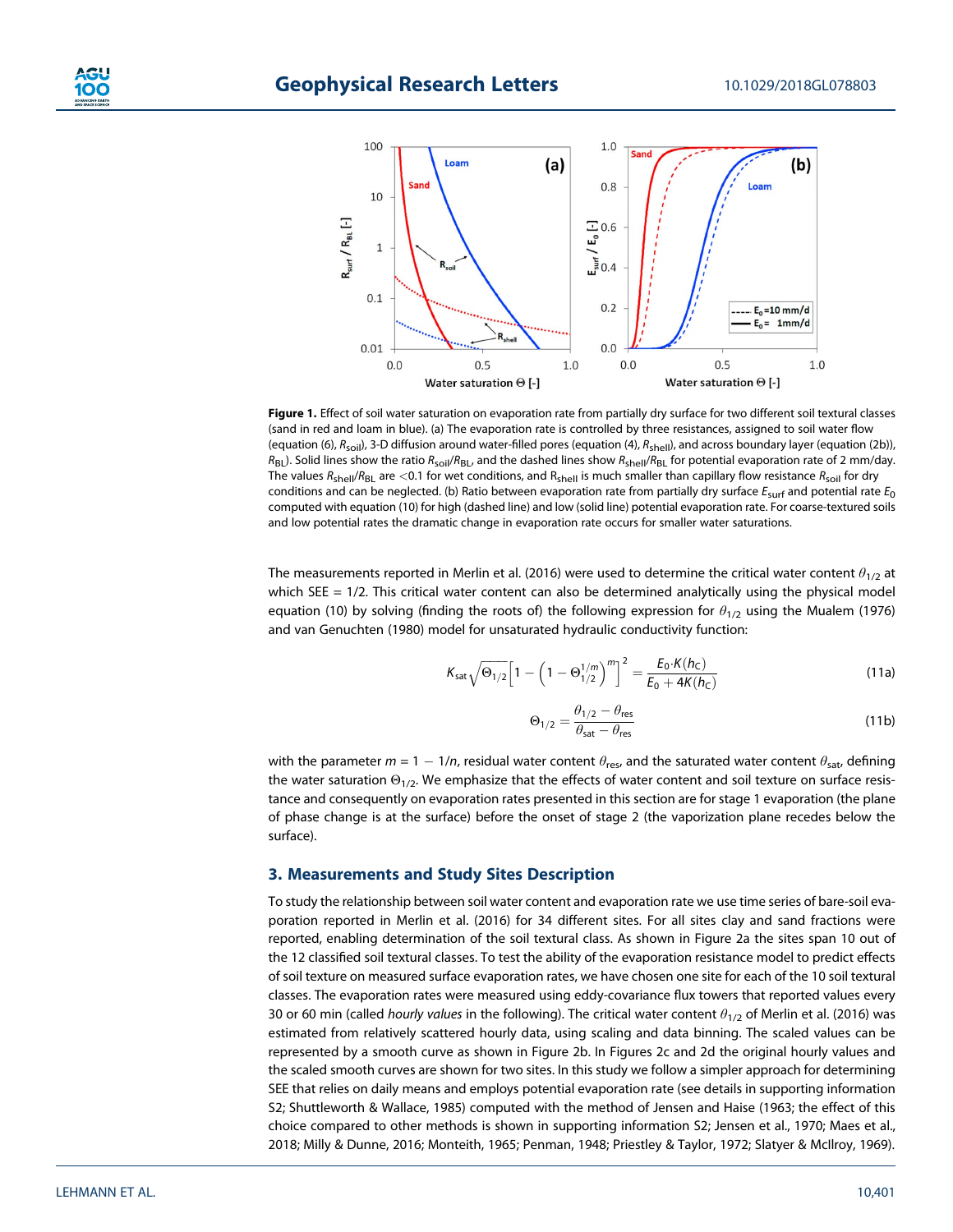



**Figure 2.** Overview on experimental data used to study soil texture effects on evaporation fluxes. (a) Soil texture triangle with classes covered by data sets marked in different colors. The stars mark the sand, silt, and clay fractions of 10 sites that are presented in panel (b) with soil evaporation efficiency computed on a daily basis (disks) and the lines based on the data processing in Merlin et al. (2016). Panels (a) and (b) show that for finer textures the evaporation efficiency drops for larger water contents. The transition from high to low efficiency can be characterized by the critical water content *θ*1/2 as shown explicitly in panels (c) and (d) for two different textures (silt loam in (c) and loamy sand in (d)). Large colored symbols show values deduced from daily values (potential rates determined with Jensen and Haise (1963)), and the dashed line shows a linear fit. The critical water content *θ*1/2 (where soil evaporation efficiency = 0.5) is determined based on the linear regression line (blue arrows). Small black symbols show hourly values that are used to compute the smooth modeled black lines following the procedure in Merlin et al. (2016). The inset in (d) compares the critical water content values  $\theta_{1/2}$  obtained with the two different procedures.

For conditions with low evaporative demand (here smaller than 2 mm/day) the resulting values of SEE and potential rate showed considerable scatter, as those were not limited by soil water content but rather by energy availability, and were thus excluded from this analysis. In Figure 2 the SEE computed for daily values are shown and compared to the procedure of Merlin et al. (2016) with hourly values. The critical water content *θ*1/2 was deduced from linear regression of the (daily) pairs (*SEE*, *θ*) and inserting the value *SEE* = 0.5 in the linear equation. In the inset of Figure 2d the critical values *θ*1/2 are compared for the two procedures and show good agreement.

To model SEE using equation (10) we need estimates of soil hydraulic properties of each soil type. We determine the hydraulic functions using a pedotransfer function (Schaap et al., 2001) with measured sand and clay fractions as inputs (Table S3; Tóth et al., 2015). Due to the extreme sensitivity of the hydraulic properties to differences in soil texture (and soil structure) that may vary in space, we injected a spread in these properties to the estimates of SEE by varying hydraulic functions of the same textural classes.

### **4. Results**

The physically based model for estimating SEE using equation (10) was applied to the 10 soil textural classes (Figure 3). For all soil textures, we observed a sharp decrease of SEE when surface water content dropped below a critical value. The coarser the soil texture, the lower the critical water content value for the drop in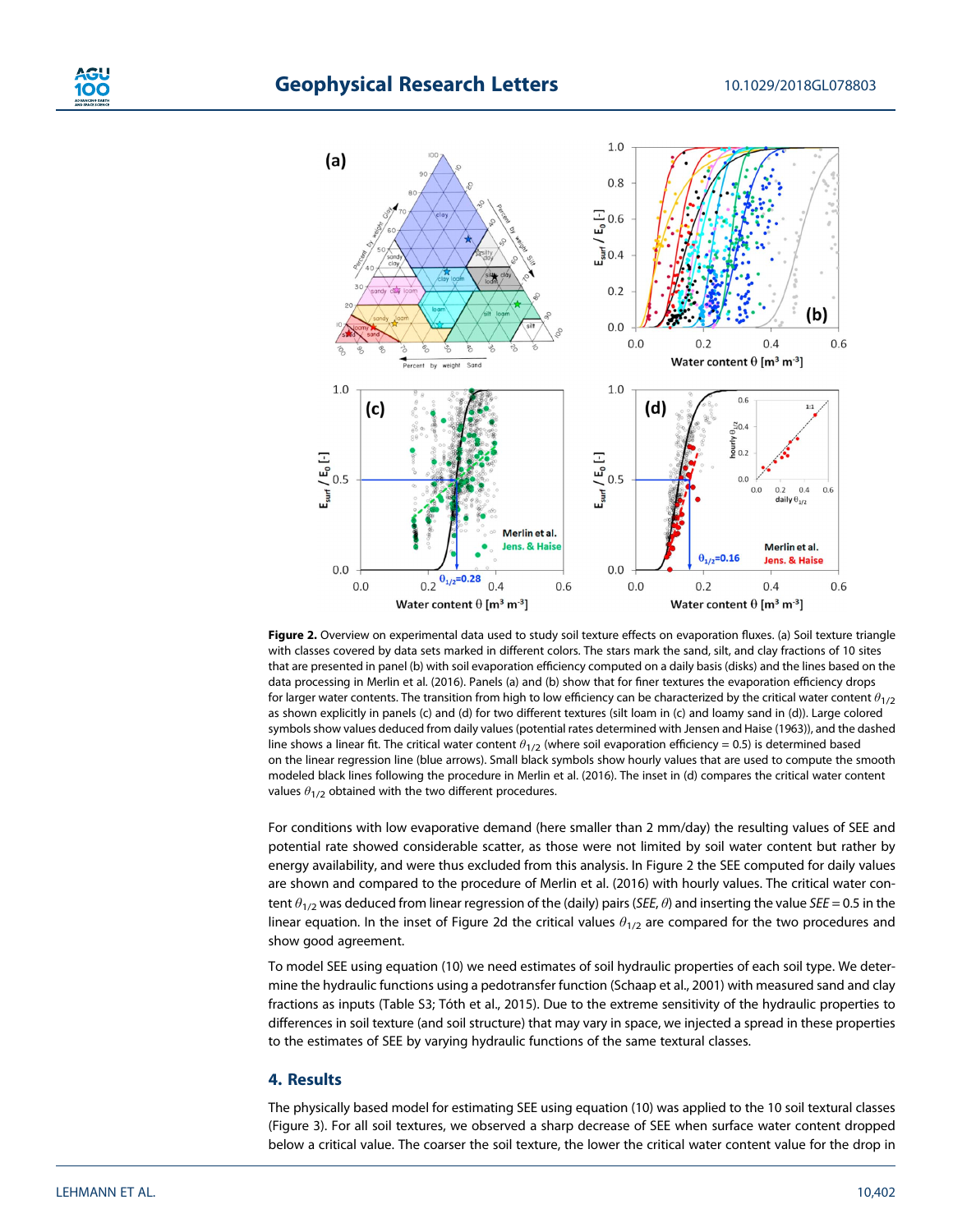



Figure 3. Comparison between measured soil evaporative efficiency (ratio between actual soil evaporation rate  $E_{\text{surf}}$  and potential evaporation rate  $E_0$ ) and predictions based on equation (10) for the 10 different soil textural classes (see inset at the top left of the figure). The symbols show daily values deduced from time series. The bold solid line shows predictions for the hydraulic functions using measured sand and clay fraction. To show variability of model outcome, predictions are presented for a range of other hydraulic functions of the same textural class (dashed lines). The model results are shown for the average potential evaporation rate of each site (between 4 and 8 mm/day) but are not very sensitive to the chosen value if it is the same order of magnitude.

SEE. The results suggest that for "conductive coarse soils" capillary flows become limiting at much lower water contents than in fine-textured soils, with smaller conducting pores, where capillary flow becomes limiting under wetter conditions. The onset of evaporation limitations at lower water contents in coarsetextured soils is attributed to the shape of the hydraulic conductivity function (as described in supporting information S3), namely, the higher values of hydraulic conductivity for coarse soils for the entire water saturation range.

For most soil textural classes (6 out of 10 in Figure 3), model predictions were in very good agreement with measurements of the changes in evaporation efficiency with surface water content. For sandy loam and silt clay loam the model overestimates the water content where the change in SEE occurs, and it underestimates the transition water content for silt loam and silt clay. To check if the deviation is systematic for a certain soil type we repeated the analyses for other sites of the same soil textural class and obtained better agreement and no systematic trend to larger or smaller values (see supporting information S3). The results show that the behavior is very sensitive to the estimates of the hydraulic functions (i.e., the relationship between water content, capillary pressure, and hydraulic conductivity) that are inferred solely from textural information; other factors such as soil structure may be important but are unknown for these sites.

To assess the predictive power of the model approach we compare in Figure 4 the critical water content *θ*1/2 retrieved from the measured data with predictions based on the resistance model and its solution for SEE =  $1/2$ given in equations (11a) and (11b). For a more complete overview on model performance we compared all 34 sites (parameter values of hydraulic functions are given in supporting information S3). In Figure 4a the measured  $\theta_{1/2}$  values and the physically based predictions of  $\theta_{1/2}$  are compared. The values are scattered around the 1:1 line, but the measured water content value is clearly underestimated for three fine-textured soils with measured water contents close or even higher than the saturated water content estimated by pedotransfer function. More information on measured water content and hydraulic conductivity under saturated conditions would be important to see if the deviation by the model are caused by underestimated  $θ_{sat}$  and  $K_{sat}$  values.

To illustrate the effects of soil texture on the value of *θ*1/2, Merlin et al. (2016) fitted the following empirical relationship to their inferred values:

$$
\theta_{1/2} = 0.20 + 0.28f_{\text{clay}} - 0.16f_{\text{sand}} \tag{12}
$$

with sand and clay fractions *f*<sub>sand</sub> and *f*<sub>clay</sub>. In Figure 4b we compare critical water contents  $θ_{1/2}$  computed with this empirical relationship, equation (12), with predictions from the physical model, equation (11a)

10C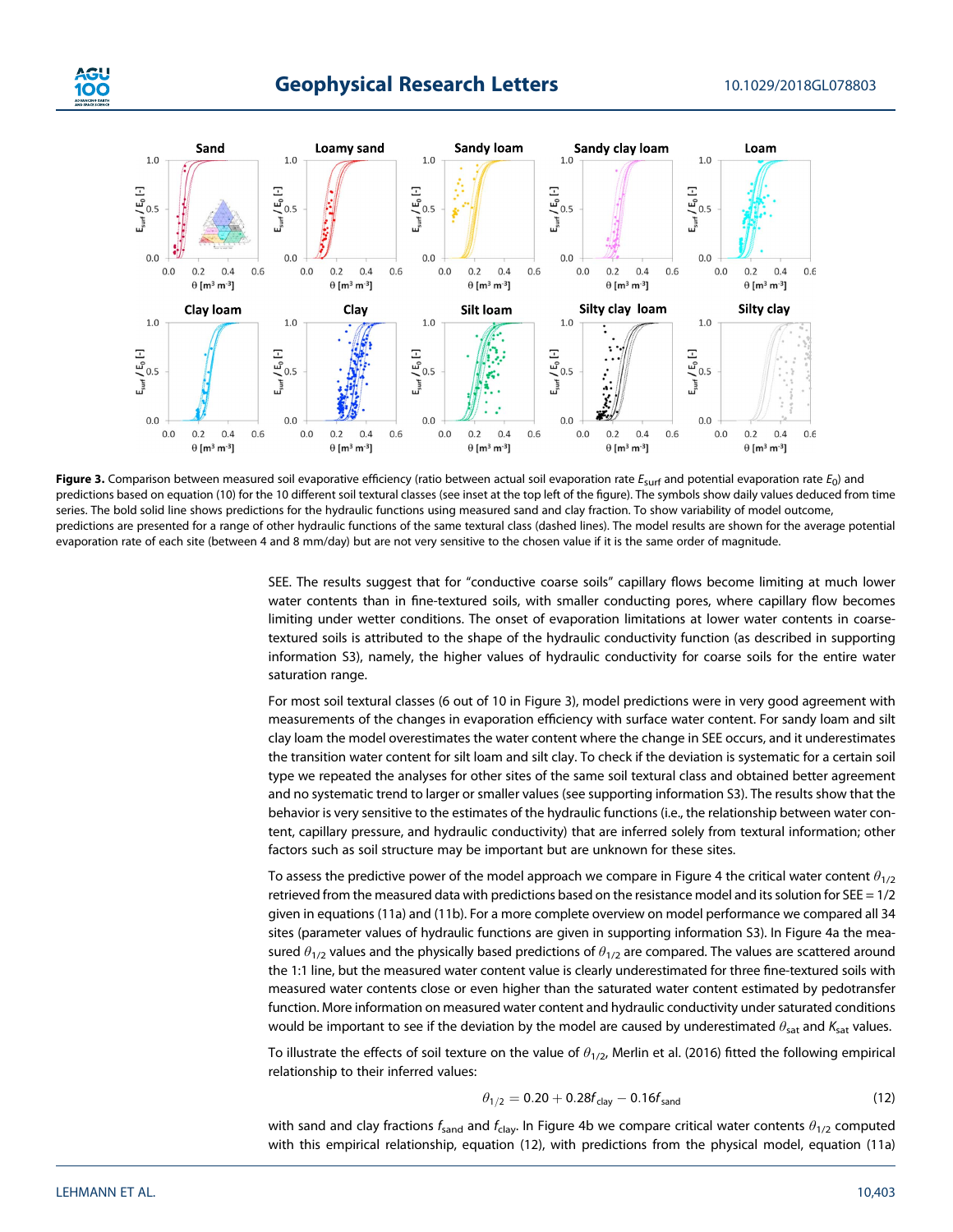

**Figure 4.** Comparison of predicted critical water content  $\theta_{1/2}$  (soil evaporative efficiency is 0.5) with values reported in Merlin et al. (2016) for 34 bare-soil sites. (a) The physically based predictions using equations (11a) and (11b) are compared to the values retrieved from measurements. For three fine-textured soils (measured  $\theta_{1/2}$  above 0.4) the water contents are underestimated by the physically based model. (b) The effect of soil texture on *θ*1/2 was described by a linear regression in Merlin et al. (2016; equation (12) in this study). The physically based predictions are in good agreement with this regression model fitted to measured values, confirming that the new model successfully reproduces measured textural effects on evaporation dynamics.

and (11b). The figure shows that the "fitted" (empirical regression to measured  $\theta_{1/2}$  data) and "predicted" values are very similar. This means that the physical model (equation (11a)) predicts successfully measured effects of soil texture on critical water content affecting transition in evaporation rate.

### **5. Summary and Conclusions**

SEE (ratio of soil to potential evaporation rate) is a nonlinear function of surface water content that exhibits a sharp decrease at a critical water content, *θ*1/2. In this study we provide a physically based surface resistance model (Haghighi et al., 2013; Lehmann et al., 2008) to represent the critical role of capillary flow resistance, which varies with soil textures and defines soil ability to supply water to an evaporation surface. Results of the physical model are in good agreement with observations (Merlin et al., 2016). The main conclusions of this letter are as follows:

- 1. Capillary viscous flow effects become limiting and constrain surface evaporation rate at low soil moisture contents;
- 2. Capillary flow limitations are more pronounced in fine-textured soils (coarse soils have higher hydraulic conductivities for the same water content);
- 3. When capillary flow limitations become dominant, surface evaporation decreases even while main vaporization plane remains at the surface (the drop in SEE is not necessarily due to receding vaporization plane in stage 2);
- 4. The response to water content limitation is very abrupt across soil textures; and
- 5. The use of soil hydraulic properties (estimated with a pedotransfer function) in a physical modeling framework (equation (11a)) offers predictability of SEE behavior and estimate  $θ<sub>1/2</sub>$  for all soil textures.

The study highlights the importance of soil texture on the dynamics of surface evaporation as a function of surface content and offers a physically based framework for including this nonlinear dependence in a simple resistance model to be used in land-surface model or remote sensing estimates.

#### **References**

Allen, R. G., Pereira, L. S., Raes, D., & Smith, M. (1998). Crop evapotranspiration: Guidelines for computing crop requirements. Irrigation and Drainage Paper No. 56, FAO, Rome, Italy.

Bittelli, M., Ventura, F., Campbell, G. S., Snyder, R. L., Gallegati, F., & Pisa, P. R. (2008). Coupling of heat, water vapor, and liquid water fluxes to compute evaporation in bare soils. *Journal of Hydrology*, *362*(3-4), 191–205.<https://doi.org/10.1016/j.jhydrol.2008.08.014> Budyko, M. I. (1958). *The heat balance of the Earth's surface* (p. 259). Washington, DC: U.S. Department of Commerce, Weather Bureau.

### **Acknowledgments**

Data are available on repository (https://fi[gshare.com/s/](https://figshare.com/s/f28146e8cc34795ef40b) [f28146e8cc34795ef40b\)](https://figshare.com/s/f28146e8cc34795ef40b). The original bare-soil data set was prepared in the frame of the MIXMOD-E project (ANR-13-JS06-0003). Gentine acknowledges funding from NASA NNH17ZDA00IN-THP.

Bange, G. G. J. (1953). On the quantitative explanation of stomatal transpiration. *Acta Botanica Neerlandica*, *2*(3), 255–297. [https://doi.org/](https://doi.org/10.1111/j.1438-8677.1953.tb00275.x) [10.1111/j.1438-8677.1953.tb00275.x](https://doi.org/10.1111/j.1438-8677.1953.tb00275.x)